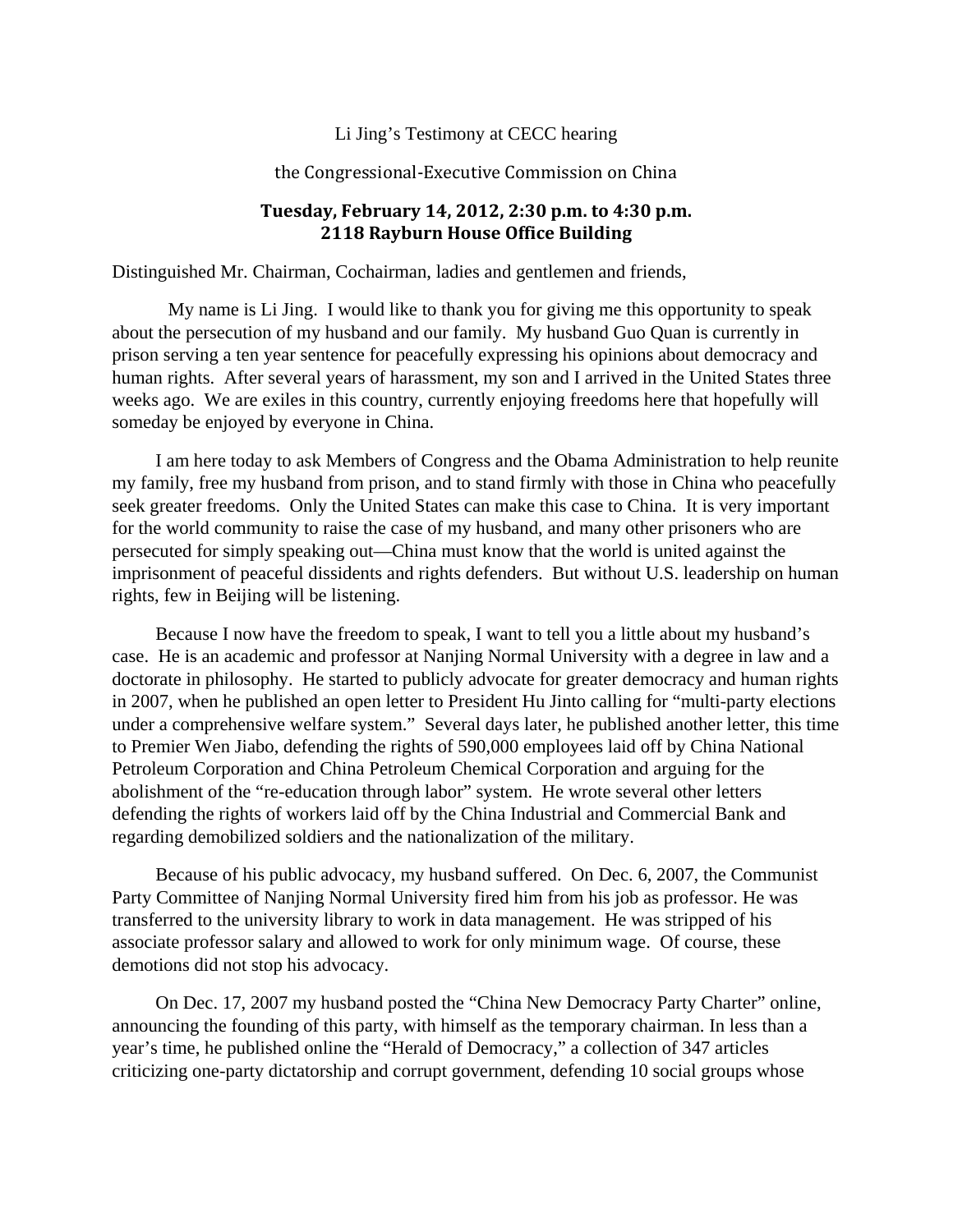rights had been violated, spreading the ideals of democracy and constitutional government, and systematically promoting his own political views.

On Nov. 13, 2008, Nanjing police detained Guo Quan on the charge of "subversion of state power." He was formally arrested on Dec. 19, 2008 and sentenced on Aug. 7, 2009 to ten years in prison, with three years' deprival of political rights. I was forbidden by Nanjing police to go to the trial or speak to international media about his case. He is currently serving his prison term at Nanjing's Pukou prison.

From the first published letter, my family experienced continuous harassment by police. Our lives have been turned upside down for the simple expression of political opinion. Our home was raided several times in the middle of night. They smashed the locks on our door, ransacked our cupboards and chests, and forcibly confiscated our computers and some of my husband's manuscripts, which were never returned.

In the apartment complex where I live, police installed surveillance devices in the hallway and in the elevator and monitored by home phone, internet, mail and cell phone. On important public holidays or so-called "sensitive days," my home phone line and internet access would be cut off. My employer told me that the Public Security officers visited him three times and he was asked to monitor my activities. I had no opportunities to be promoted. Later, I had no choice but to become self-employed, but they used various means to disrupt the normal business activities of my company.

My husband's advocacy also affected the life of our 11 year old son. Since his father is a well-known political prisoner, he has suffered discrimination at school. He is continually mocked by teachers and students. Before his father was arrested, he held some leadership positions in his class and in his school, but he has been stripped of these. Previously active and outgoing, he has become more and more withdrawn and lacking in confidence.

My husband is innocent. He is a college professor and a devoted Christian whose conscience led him to advocate peacefully for rights and freedoms that are universal. For this he was given a ten-year prison term. This is egregious political persecution. His mother is elderly and sick and his son and I miss him greatly. I can't imagine my son not being able to see his father for another seven years. I am very grateful to ChinaAid for helping us come to the United States to live in exile. I appeal to the U.S. Congress and the U.S. government to help reunite my family and to urge China's leaders to release my husband immediately and without condition, as well as the many other prisoners of conscience who were penalized for speaking out.

Thanks be to God! Thank you all. Li Jing 2-2-2012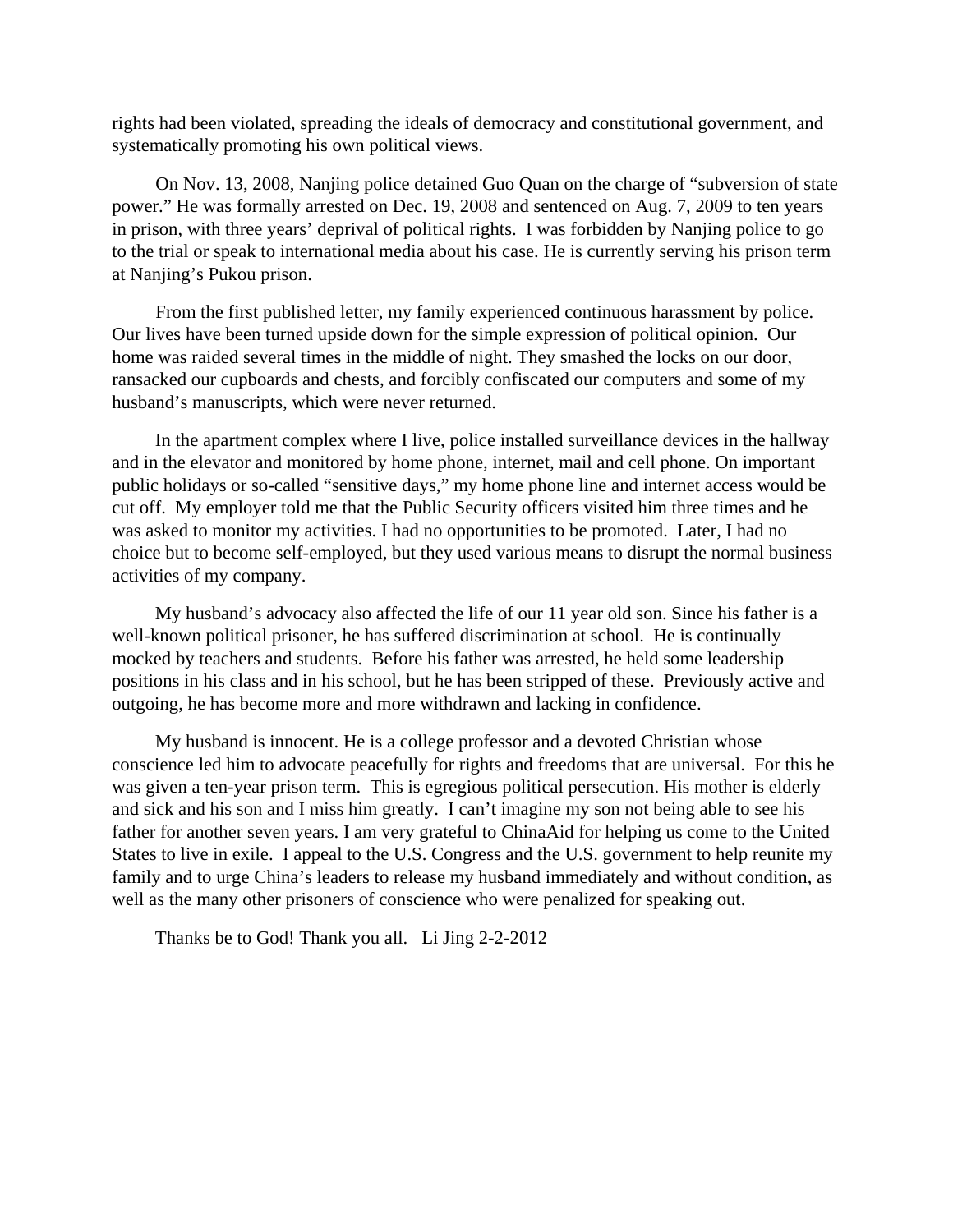## 美国国会行政中国事务委员会听证会李晶女士证词

 尊敬的主席和共同主席先生!各位尊敬的议员, 女士们,先生们和朋友 们, 我叫李晶,首先我要感谢你们,让我有机会给大家讲述我丈夫和全家多年 来在中国遭受迫害的经历。

我的丈夫郭泉出生于 1968 年。1996 年毕业于南京大学社会学系,获法学硕 士学位。1999年毕业于南京大学哲学系中国哲学专业,获哲学博士学位。2001 年在南京师范大学完成文艺学博士后课程之后留校 任教,担任文学副教授、硕 士生导师。主要著作有:《隋唐佛教圆融思想研究》、《自由与文学》、《韩 国佛教圆融思想研究》、《解构主义的童话文本》、《自由文学阐释学派 2005》。

郭泉于 2007年11月14日发表致胡锦涛、吴邦国的公开信,呼吁建立"全 面福利条件下的多党竞选的民主政治体制"。同年11月18日, 郭泉就中石 油、中石化 59 万下岗人员维权工作和中国的"劳动教养"制度等问题写了第二 封致温家宝的公开信,后又为在中国工商银行"减员增效"、"改革政策"中 成为牺牲品的 13.8 万多下岗职工发出声音。12 月 5 日郭泉就中国各地军转问 题和军队国家化问题第四次上书国家领导人。

郭泉因主张在中国实行多党制、给国家领导人发表公开信并在网上发表系列 批评政府、宣传自由民主理念的文章而受到中共的打压。2007 年 12 月 6 日被 南师大党委撤销副教授职务,不准教书并调任图书馆资料员,同时取消他的副 教授职务津贴,只保留基本资。2007 年 12 月 14 日,中国民盟南师大委员会开 除了他的民盟盟籍。

2008 年 8 月奥运会期间,郭泉被南京市鼓楼区公安分局行政拘留一个月。 在郭泉被捕前的半年内,南京市公安数次半夜来我家抄家,几次门锁被强行 砸烂,翻箱倒柜,把我家的电脑和郭泉的一些文稿强行收走从不归还。

2007年12月17号,郭泉在互联网上发表《中国新民党党章》,成立中国 新民党并宣布出任代主席。他在不到一年的时间里在网上发表了 347 篇《民主 先声》的文章:批评一党专制和政府腐败,为中国十类利益被侵犯的群体积极 维权,传播民主宪政理念并系统推广自己的政治主张。

2008 年 11 月 13 日郭泉被南京市公安局以颠覆国家政权罪刑事拘留,12 月 19 日被正式逮捕。2009 年 8 月 7 日, 郭泉被控"颠覆国家政权罪"在江苏省宿 迁市中级人民法院开庭审理。我被南京市公安局限制不准许去法院旁听。2009